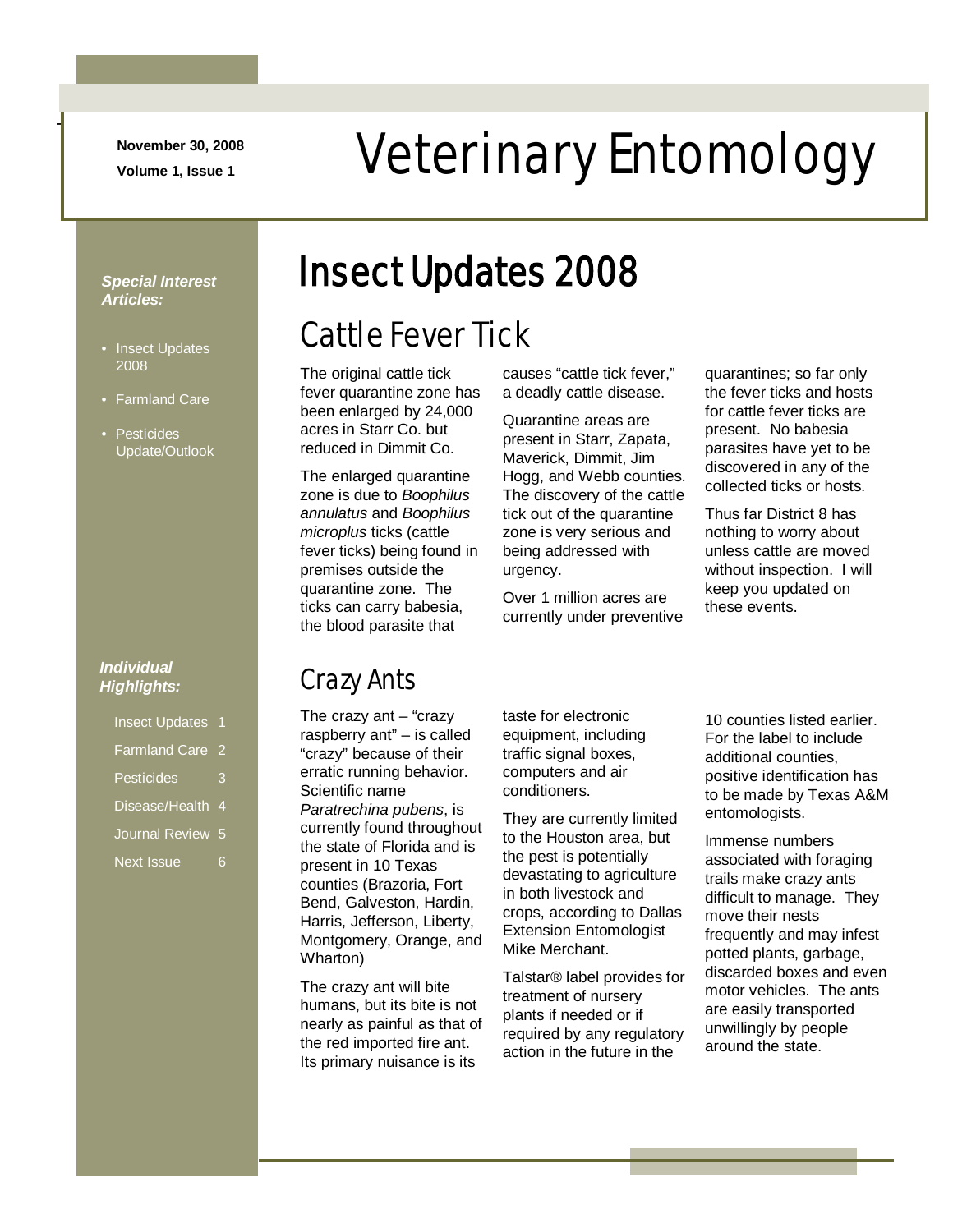## Africanized Honey Bees

Africanized honey bees – "killer bees" – have been documented in more than half of the 254 counties of Texas.

According to Dr. Tanya Pankiw, Africanized bees are well established in Texas and not just in rural areas but urban areas.

In 1991, when killer bees were first making roads into the state, there was one death attributed to

their stings. Since then, the deaths per year have increased yearly, with three in 2006 and eight in 2007.



The sting of red imported fire ants can "burn like fire." Deaths to their stings are rare, but it is common for a person to receive multiple stings from ants swarming out of their disturbed nest.

About 1% of stung individuals are allergic to the venom and at risk of

severe medical complications.

Entering the US in the 1930s, red imported fire ants now infest the eastern 2/3 of the state and some urban areas in western Texas.

Texas AgriLife Extension and Research

entomologists and agricultural economists now estimate the economic impact of the pest to be \$1.2 billion annually in Texas alone and more than \$6.5 billion nationally across both urban and agriculture sectors.

# Farmland Care

## Beneficials on farmland: Identification and management guidelines - http://tinyurl.com/5qnmy9

This publication has plenty of information and easy to read. Loaded with colorful pictures, it looks at many insect families and describes the beneficial within. The authors provide information on how the insects are helpful, what they look like and where they are found.

It is a very useful tool for farmers, producers, and county agents and even homeowners. It gives ideas on how to encourage more beneficial insects to an area.

A June 2008 publication from the United Kingdom's HGCA (Home-Grown Cereals Authority), it

profiles key groups of beneficial species that in some way directly or indirectly deter pest species.

The publication is directed for use in the United Kingdom but can be utilized in the United States.



*"Deaths from Africanized honey bees and red imported fire ants do occur."*

#### **Upcoming Program Notice:**

*"Managing Urban Wildlife"* Open to anyone interested in wildlife populations.

**When**: March 4, 2009 8:30 AM – 4:00 PM Lunch provided

**Where**: Texas AgriLife Research & Extension Center Pavilion 17360 Coit Rd. Dallas, TX 75252

\$25 / person seating limited Pre-register by Feb. 25

Contact Fred Burrell @ (214)904-3050 for more information.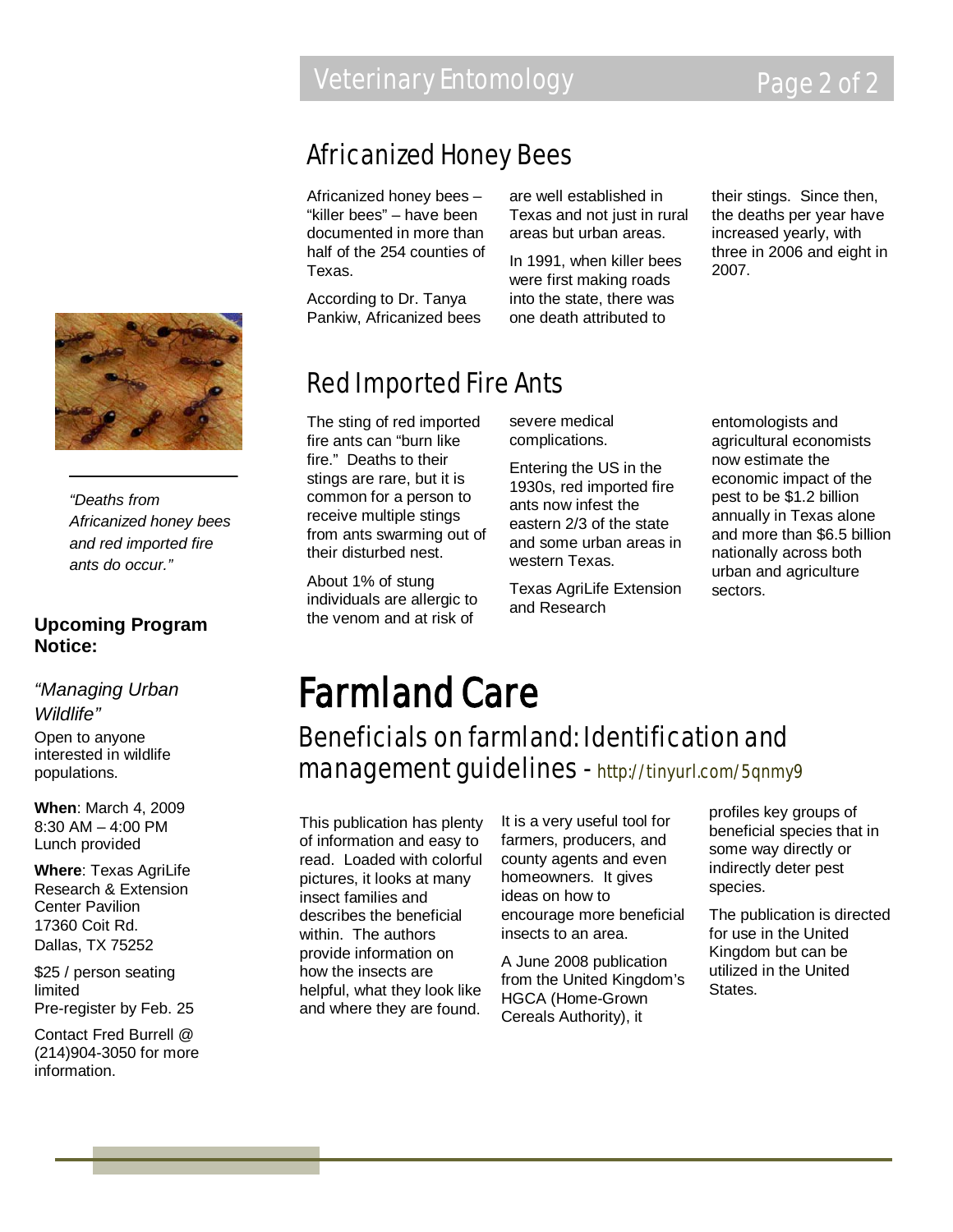# Page 3 of 3 **Veterinary Entomology**

## Frost Effects of Forage

Prussic acid poisoning occurs when sudangrass or sorghum sudangrass hybrids are severely stressed or have frost damage. Hydrocyanic acid develops within a few hours after the frost and usually dissipates within a few days.

Safest management is to remove cattle and sheep

from frosted fields for several days. Livestock can be returned to frost injured sudangrass 18" or taller and sorghum sudangrass 30" or taller after  $3 - 4$  days.

If the grass is shorter than this, withhold cattle for 10 days to 2 weeks following the frost. Watch out for new shoots of re-growth,

these can be toxic if eaten and should be avoided for 2 weeks.

Luckily the chances of prussic acid poisoning occurring are rather uncommon. This is attributed to ranchers, farmers, and producers' knowledge and determination to prevent it from happening.



*"Prussic acid poisoning can be very serious but it is relatively uncommon."*

# **Pesticides Update/Outlook**<br>USDA Kills Pesticide-testing Program

USDA kills pesticide – testing program due to costs. The executive branch has halted testing of pesticides levels in fruits, vegetables, and field crops.

a decision critics say could make it harder to protect consumers from toxins in their food.

Data has been collected for the past 18 years and used by EPA to set safe levels of pesticides in food.

Institutions that have been utilizing the USDA data will now have to buy similar information from a private company. The use of private companies will cost \$500,000.00 to \$700,000.00 / year.

*"USDA pesticide testing costing \$8 million a year; canceled."*

The \$8 million-a-year program is too expensive;

# Malathion Uses Terminated

Citation: Vol. 73, Num. 196 Pg. 58952 – 58954.

In accordance with section 6(f)(1) of the Federal Insecticide, Fungicide, and Rodenticide Act (FIFRA), as amended, EPA is issuing a notice of receipt of a request by the technical registrant to voluntarily amend their registrations to terminate uses of certain products containing the pesticide malathion.

The request would terminate malathion use in or on commercial storages/warehouses premises (excluding stored grain facilities such as silos), commercial transportation facilities-feed/food-empty, commercial transportation facilities-nonfeed/nonfood, commercial/institutional/indus trial premises/equipment (outdoor), dairies/cheese processing plant equipment (food contact), eating establishments,

food processing plants (excluding stored grain facilities such as silos), golf course turf, greenhouseempty, indoor hard surfaces, indoor premises, residential dust formulations, residential lawns (broadcast), residential pressurized can formulations, and sewage systems. The request would not terminate the last malathion products registered for use in the US.

http://www.epa.gov/fedrgstr/E PA-PEST/2008/October/Day-08/p23387.htm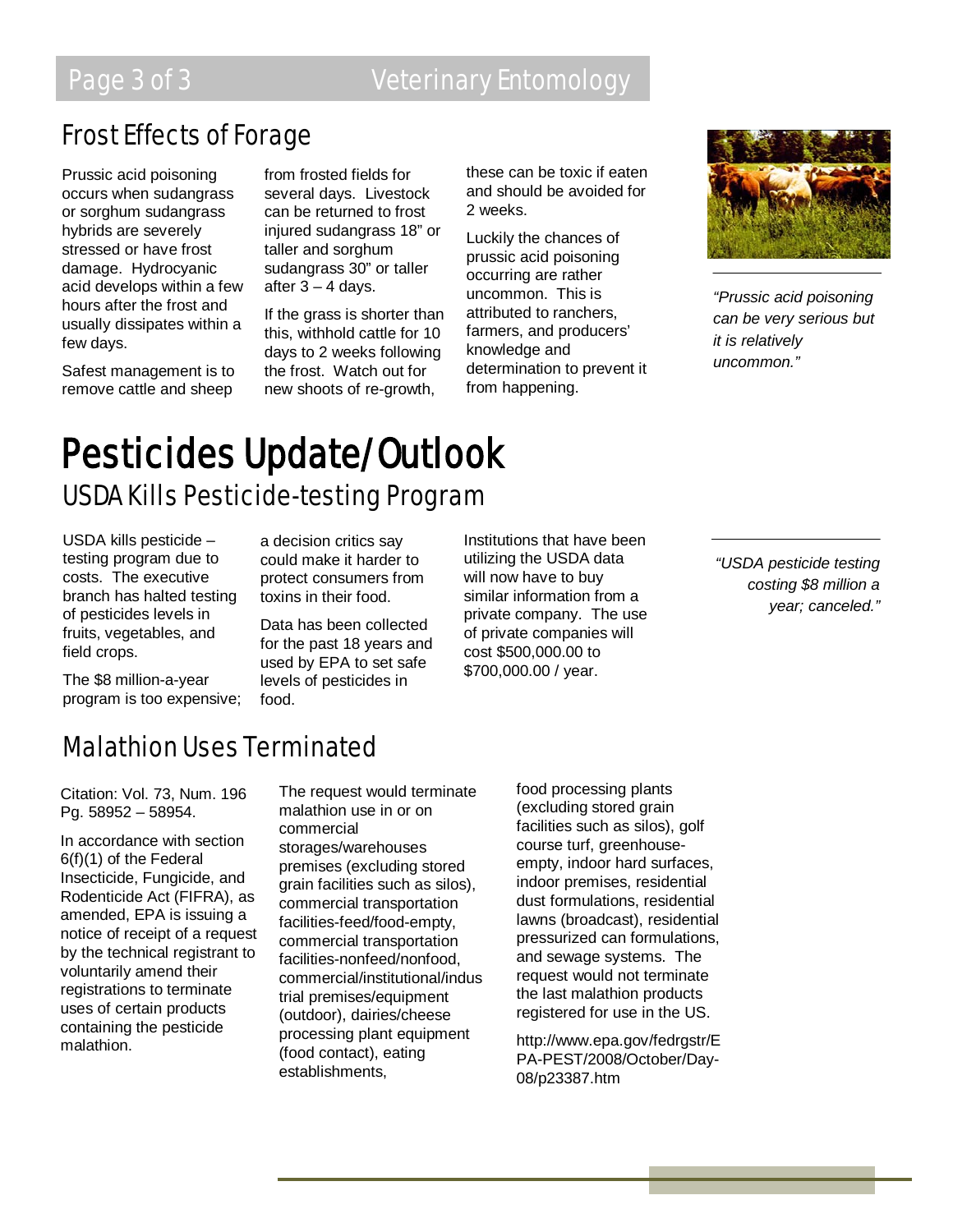## Carbaryl: Notice of Requests to Voluntarily Cancel or to Terminate Uses of Certain Pesticide Registrations

Citation: Vol. 73, Num. 200 Pg. 61121 – 61123.

In accordance with section 6(f)(1) of FIFRA, as amended, EPA is issuing a notice of receipt of requests from Loveland Products, Inc., Value Garden Supply, and Helena Chemical Company to voluntarily amend their registrations

to terminate uses of certain application methods for carbaryl products.

The requests would terminate carbaryl use in or on wheat, millet, and fresh/succulent beans and peas (crops subgroup 6B).

These requests would also terminate the use of drench or dip treatments of seedlings or seed pieces, dust formulations in agricultural crops, granular applications in leafy vegetables (except brassica), direct applications (except for flea collars) to domestic animals (including dogs, cats, and other pets), and all indoor applications.

# Human & Animal Disease & Health

### West Nile Virus Reported in Texas

Texas reported 24 cases of West Nile Virus this year; 16 West Nile Neuro – invasive Disease and 8 West Nile Fever cases.

In September, two cases were reported, one in Brazos County and one in Travis County. Both were

74 year old females and both were diagnosed with WNVD. Unfortunately the Brazos County case was fatal, the first fatality of the year attributed to WNV in Texas.

With the increasing rise of home foreclosures, the

cases of WNV are likely to go up. Many homes are being left and the swimming pools, Jacuzzis and ornamental ponds are going to West Nile Virus carrying mosquitoes

# Reports of Eastern Equine Encephalitis in Texas

Texas has joined at least 5 other states this year in reporting cases of Eastern Equine Encephalitis infection in horses.

A horse from Houston County and Denton County tested positive for the disease. EEE is transmittable to humans and has been reported this year in horses in Georgia, Florida, Maine, Tennessee, and New Hampshire and Ontario, Canada.

Dr. Andy Schwartz, the state epidemiologist for the Texas Animal Health Commission (TAHC) suggests that "measures should be taken to protect

humans against exposure to the dangerous pests."

Dr. Schwartz also states that "vaccinating against mosquito – borne diseases has to be a part of routine equine health care; don't stop, just because case numbers drop."

*"The requests would not terminate the last carbaryl products registered for use in the US."*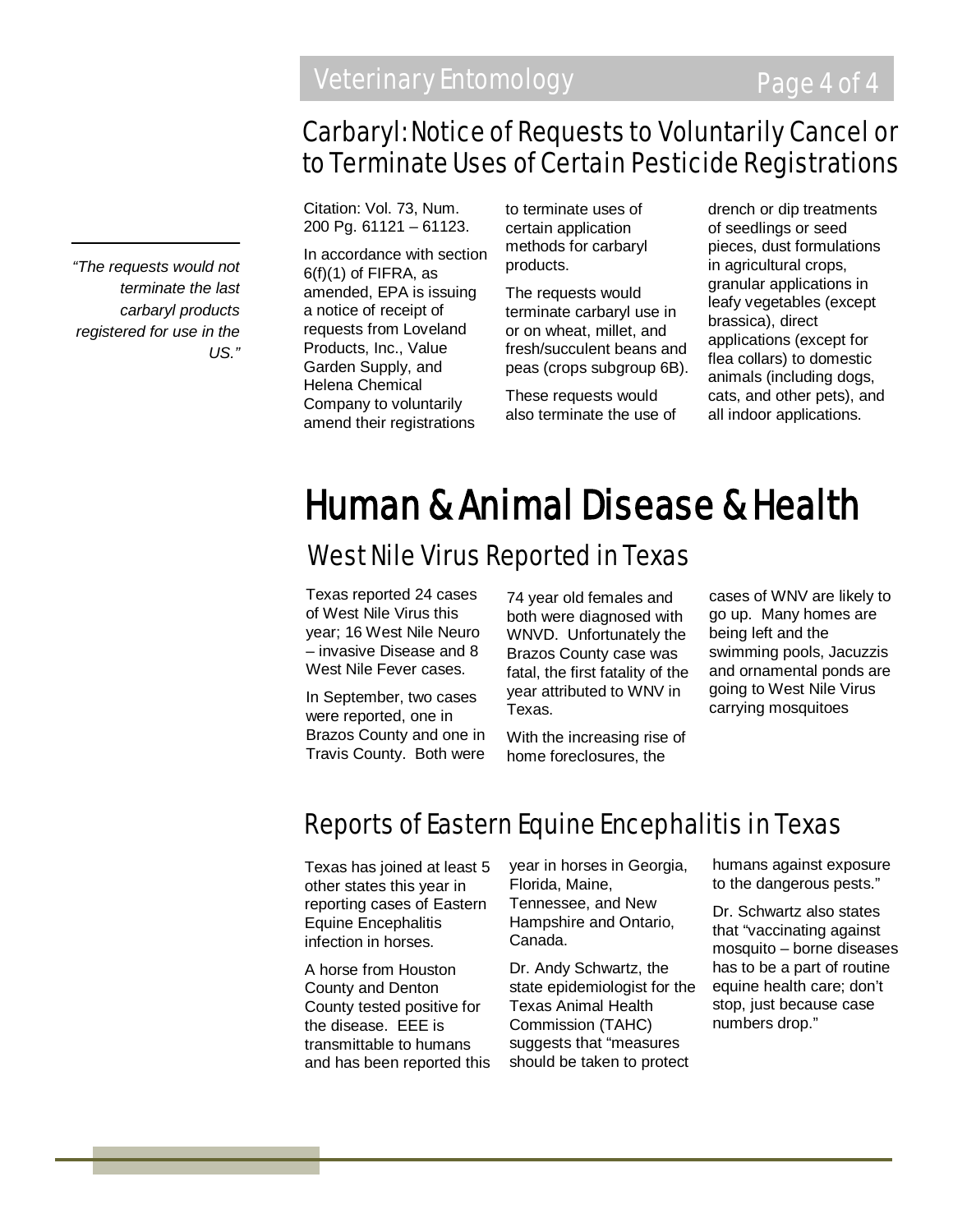## Journal Reviews

#### Evaluation of different insecticides and fabric types for development of treated targets for stable fly (Diptera: Muscidae) control. Hogsette, Nalli, and Foil. J Econ Entomol. 101: 1034-1038.

Stable flies are serious pests of pastured cattle and range cattle in the United States; leading to difficulties in management.

A pesticide – impregnated cloth target is being developed as a management tool.

So far it has been shown that stable flies exposed for 30 seconds to trigger (Trigger – Royal Box, 65% polyester and 35% cotton) cloth targets are susceptible to death within 20 minutes.

Cloth targets were treated with 0.1%  $\lambda$  – cyhalothrin or 0.1% ζ – cyperethin.

Data supports the concept that treated targets can be developed for integration into stable fly control progress.

#### Insecticide resistance in the horn fly: alternative control strategies. Oyarzun, Quiroz, and Birkett. Med Vet Entomol. 22: 188-202.

Horn fly insecticide resistance throughout the world in combination with public pressure for insecticide – free food and the prohibitive cost of developing new classes of compounds, has

lead to alternative control method thinking.

Alternate control strategies consist of breeding horn fly resistant cattle, using biological control insects

such as dung beetles and parasitoids, or administering vaccines to cattle that provide defenses against horn fly feeding.

#### Differential response to diazinon and coumaphos in a strain of *Boophilus microplus* (Acari: Ixodidae) collected in Mexico. Miller, Li, Tijerina, Davey, and George. J Med Entomol. 45: 905-911.

*Boophilus microplus* (cattle fever tick) collected from Nuevo Leon, Mexico was found to be highly resistant to diazinon but not highly resistant to coumaphos. Mono-oxygenases and/or

esterases were involved in coumaphos resistance. This strain has an Acetyl cholinesterase (AChE) that was insensitive to active coumaphos, coroxon;

taking 24 minutes to reach 50% reduction in AChE activity.

Diazinon exposure took six times longer to reach 60% inhibition of AChE.

#### Immature house fly (*Musca domestica*) control in breeding sites with a new *Brevibacillus* laterosporus formulation. Ruin, Satta, and Floris. Environ Entomol. 37: 505-509

A bacterial formulation of *Brevibacillus laterosporus* exhibited toxicity against house fly larvae in laboratory assays, leading to 100% mortality.

When applied to natural breeding substrates, adult emergence was reduced by 57.8%. Formulations applied in the cow pen of a dairy farm reduced immature fly

development by 30%; thus providing promising integrated pest management with this bacterial preparation.

#### Seasonal prevalence and transmission of salivary gland hypertrophy virus of house flies (Diptera: Muscidae). Geden, Lietzes, and Boucias. J Med Entomol. 45: 42-51.

A survey of house flies on 4 Florida dairy farms demonstrated the presence of flies with acute symptoms of infection with salivary gland hypertrophy virus on all farms. Salivary gland hypertrophy virus is a nonoccluded, enveloped, rod-shaped double-stranded DNA virus that causes fly species to display grossly enlarged salivary glands in both sexes.

The virus effects fly reproductive fitness of males and females. Young infected females do not mate or develop eggs; females that are infected later in life deposit current batch of eggs, but no others.

Infected male flies are less avid and less successful in attempts to mate and transfer sperm than the control males. Disease incidence showed a strong positive correlation with fly density.

Infections were more common in flies collected in feed barns, especially those feeding on brewers grains.

Virus not found to be transferred to larvae or present in reared adults. Healthy flies became infected after feeding on solid food (powdered milk, egg and sugar) contaminated by infected flies or after they were held in cages previously housed by infected flies.